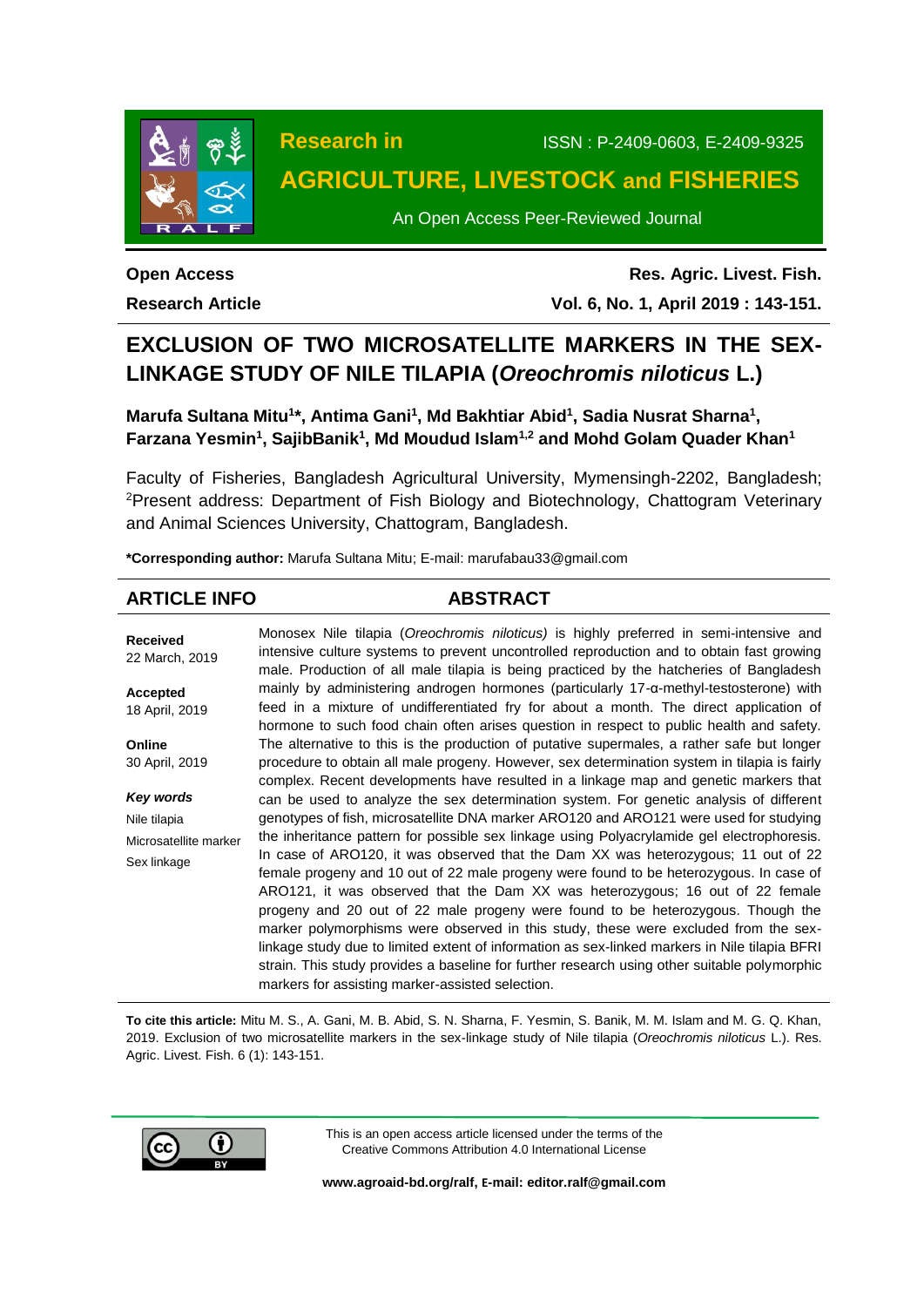# **INTRODUCTION**

The Nile tilapia (*O. niloticus*) is the most extensively cultured species among all tilapia (FAO, 2013). However due to the short life cycle and prolific breeding that result in uneven sized overcrowded population, most hatchery operators and farmers intend to culture monosex (male) Nile tilapia in commercial aquaculture practice because this system benefit the stakeholders to control unwanted reproduction by females of Nile tilapia, to obtain larger and even sized males and to gain profit. All male population of Nile tilapia can be produced by several ways. Today the most practiced method is hormone feeding in diets. Administrating androgen 17-α-methyltestosterone (MT) is considered to be the most effective method (Guerrero and Guerrero, 1988). Use of hormones in direct food chain is said to have negative impacts on public health and environment. In many countries, hormonal sex reversal is therefore unacceptable for this reason. Direct observation of external morphology (particularly male and female genital papillae) is cumbersome and time consuming. An alternative way could be production of supermales (YY males) in indirect method and rear them up to the sexual maturity to cross with the normal females (XX) so that the offspring is normal males (XY). This system is also known as the production of genetically male tilapia (GMT). A variety of evidence suggests that sex determination is principally monofactorial in tilapias (Wohlfarth and Wedekind 1991) but other autosomal influences (Hussain et al., 1998; Shirak et al., 2006; Cnanni et al., 2008), environmental effects particularly temperature (Baroiller et al., 2009) and polyfactorial mechanism including multiple allelism (Penman and Piferrer, 2008, Khan, 2011; Palaiokostas et al., 2013) and also override the simple chromosomal system to establish the sex.

Sex-linked markers could play potential role to locate the QTL for sex as the genetic map of this species is available (Lee et al., 2005). Microsatellites, also known as Simple Sequence Repeats (SSPs) or Short Tandem Repeats (STRs), are repeating sequences of 2-6 base pair of DNA. Microsatellites are typically codominant. They are used as molecular marker in genetics, for kinship, population and other studies. They can also be used to study gene depletion or deletion. Microsatellites are also known to be causative agents in human disease, especially neurodegenerative disorders and cancer. The repeat units are generally di-tri-tetra or pentanucleotides. They tend to occur in non-coding regions of DNA although a few human genetic disorders are caused by (trinucleotide) microsatellite regions in coding regions. On each side of the repeat unit are flanking regions that consist of "unordered" DNA. The flanking regions are critical because they allow us to develop locus-specific primers to amplify the microsatellites with PCR (Polymerase Chain Reaction). That is, given a stretch of unordered DNA 30-50 base pairs (bp) long, the probability of finding that particular stretch more than once in the genome becomes vanishingly small. In contrast, a given repeat unit (say AC19) may occur in thousands of places in the genome. The present study was performed to identify any sex linkage in the Nile tilapia by using DNA microsatellite ARO120 and ARO121. The goal of this experiment was to establish the suitability of these markers as sex linked polymorphic or monomorphic marker and identify the inheritance pattern of alleles in both sex of Nile tilapia.

# **MATERIALS AND METHODS**

### **Study period and site**

The experimental sites were Field Laboratory Complex, Bangladesh Agricultural University (BAU), Aquarium Facilities of Faculty of Fisheries, (BAU) and Fish Genetics and Biotechnology Laboratory of Department of Fisheries Biology and Genetics, (BAU), Mymensingh. The study was conducted for one year.

### **Sample collection**

One day old spawns of first feeding stage of tilapia were previously collected from Agro-3 fish farm and hatchery, situated at Boilor of Trisal in the district of Mymensingh and stocked in three different ponds of Fish Field Laboratory Complex, (BAU) having an area of three decimals each. Initially a mixture of fingerlings (N=200) of Nile tilapia *O. niloticus* containing normal males (XY) and normal females (XX) were previously collected.

144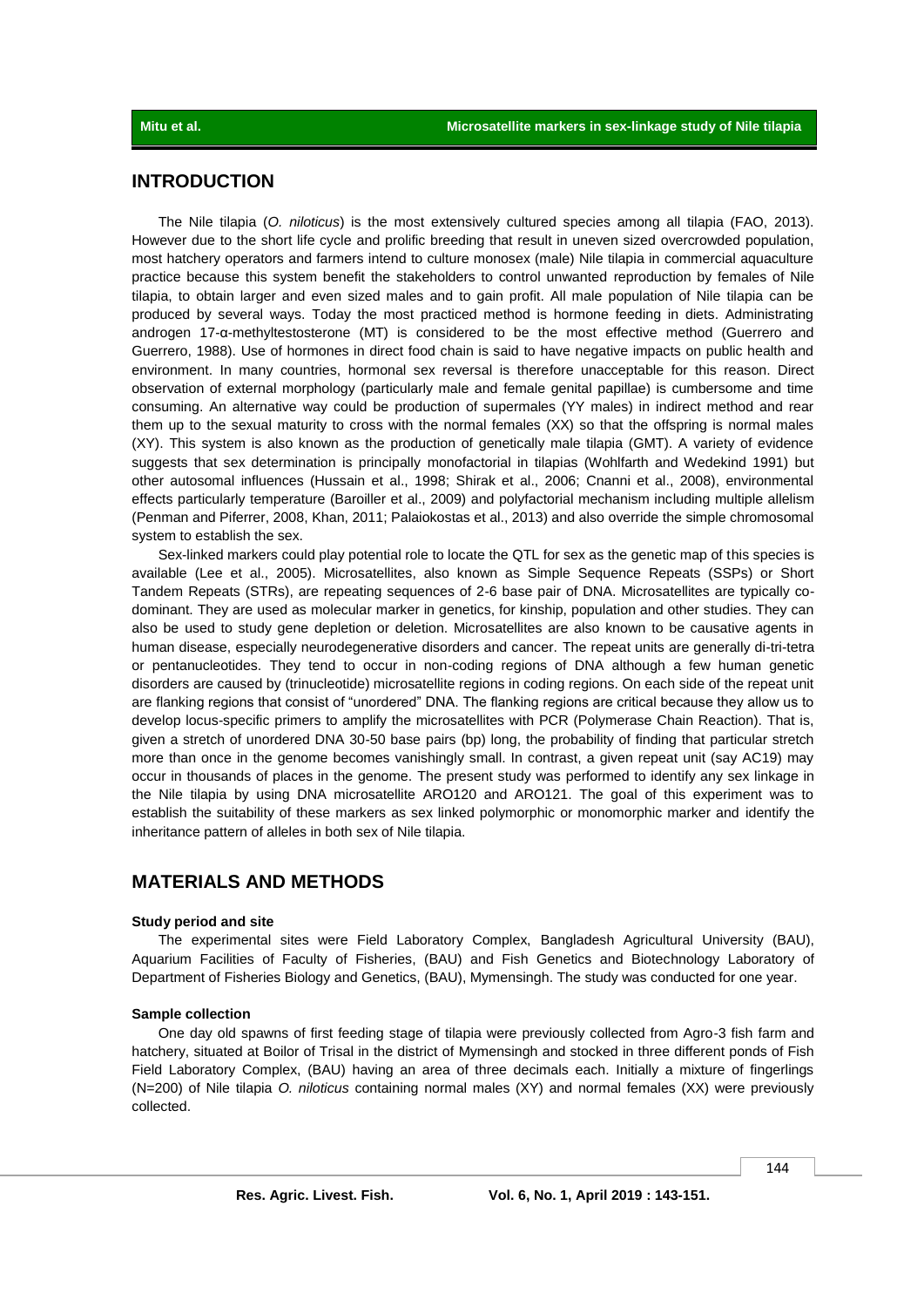### **Feeding and management**

Ponds were previously prepared using 3kg calcium carbonate per decimal and rotenone. The fingerlings were fed crumble feed daily at the rate of 4% body weight four times in a day up to thirty days. For another ninety days they were reared up to sex determination stage using pelleted feed twice a day.

### **Breeding among the different genotypes of** *O. niloticus*

The sex of experimental species was identified by visual observation of genital papilla. For the purpose of breeding 15 pairs of male and female were selected after six months and kept in individual hapas ( with 1:1 sex ratio (Male: Female). Among them offspring from five pairs of parents were collected after accomplishment of breeding. Twelve glass aquaria (each with 25L water holding capacity) were set to keep the fish fry out of the cross between XY males and XX females and also YY supermales and XX females.

### **Stocking of fry of** *O. niloticus*

### **Derived from the cross between XY males and XX females**

After crossing five pairs of XY males and XX females, the hatchlings were brought and kept at the aquaria after eleven days of fertilization. The fry were then fed DES hormone with the feed with different doses viz. T1 (100mg DES hormone /kg feed), Treatment T2 (200mg DES hormone/kg feed), Treatment T3 (300mg DES hormone/kg feed) and T4 (without hormonal feed). There were three replications for each of these three treatments that contained 300 fry in each aquarium. The hormonal treatment was conducted for a period of one month. The fry were released in cisterns after the completion of the hormonal trial. Normal feed had been provided to grow them up to sexual maturity in pond.

### **Derived from the cross between YY supermales and XX females**

Three putative YY supermales (originally brought from the owner of the Agro-3 private hatchery fish hatchery Boilor, Trisal, Mymensingh) were successfully crossed with XX females (with 1:1 ratio of Male: Females). After incubation and yolk sac absorption period, they were stocked in glass aquaria each (N=100) under four hormone treatments viz. T1 (200mg DES hormone/kg feed), T2 (300mg DES hormone/kg feed), T3 (400mg DES hormone/kg feed), T4 (500mg DES hormone/kg feed) and a control (without hormonal feed). There were two replications for each of these four treatments that contained 100 fry in each aquarium. Hormonal treatment was done up to one month and the released in five different cisterns for rearing using normal feed up to maturity.

### **Collection of DNA Sample**

Fin clips were collected from Family HRT 25 and dam samples of different genotypes (XX, XY, "XY" and YY) and preserved in separate eppendorfs containing 95% ethanol and stored at -18<sup>0</sup>C. Before taking each sample, all scientific procedures were rigorously maintained.

### **Extraction of genomic DNA**

Genomic DNA was extracted from fin clip tissues according to the method described by Islam and Alam (2005). Phenol-chloroform protocol (Sambrook and David, 2001) was used for this extraction. All DNA samples were tested qualitatively (presence of RNA or degradation of DNA) and quantitatively on 1% agarose gel.

### **Amplification of microsatellite markers by PCR**

### **Primer selection**

To perform amplification of microsatellite marker, two oligonucleotide primers were mixed with genomic DNA in presence of a thermostable Taq DNA polymerase and a suitable buffer. Microsatellite ARO120 and ARO121, marker was selected for this study (Table 1). These were used to determine the population genetic variation among three stocks of *O. niloticous.* Primers were evaluated based on intensity of bands, consistency within individual, presence of smearing and potential for population discrimination.

145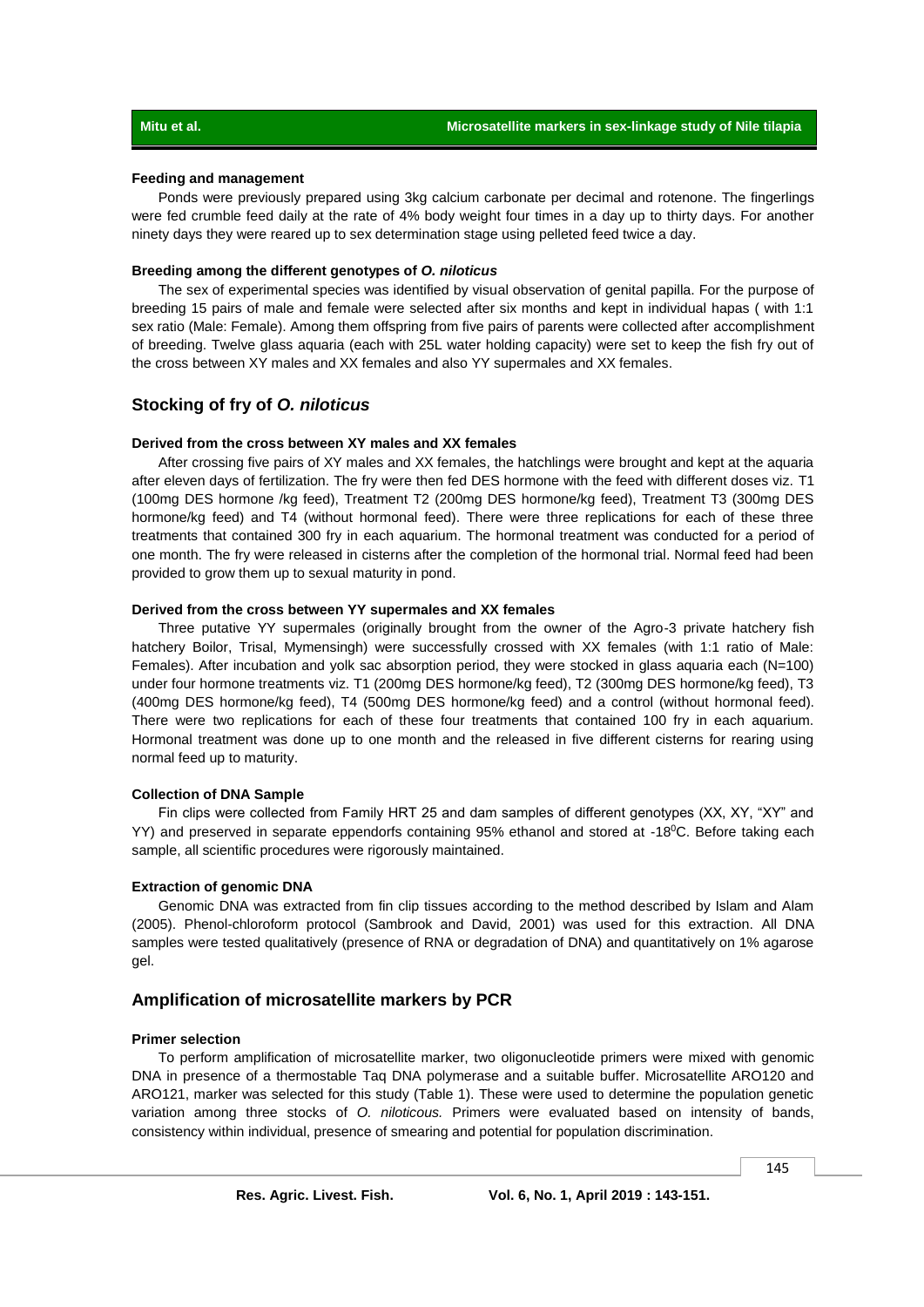| Name of<br>the<br>primers | <b>Expected</b><br><b>PCR Product</b><br>size (bp) |              | <b>Primer sequence</b>                       | Annealing<br>Temp. $(^{\circ}C)$ | <b>Presence of</b><br>mono-(M) or<br>polymorphism (P) |
|---------------------------|----------------------------------------------------|--------------|----------------------------------------------|----------------------------------|-------------------------------------------------------|
| ARO 120                   | $\blacksquare$                                     | For.<br>Rev. | AAGGGAAAGTGGCTCAGCTC<br>GTTGCTTCCCCACAGTTTCA | 60                               | $\blacksquare$                                        |
| ARO 121                   | $\overline{\phantom{0}}$                           | For.<br>Rev. | GGTGGGACTGTGGTGTATGG<br>GGTGGATTGCAAGCAACATT | 60                               | $\overline{\phantom{0}}$                              |

**Table 1.** The sequence and size of the microsatellite marker used for the study

### **PCR amplification**

PCR was performed in a 12μl reaction volume containing 50ng templates DNA, 2.0μM of each primer, 0.25mM each of the dNTPs, 1 unit of Taq DNA polymerase, 1.5mM MgCl2 and 1μl 10X reaction buffer. During this experiment, DNA, PCR buffer, dNTPs, and primers solutions were thawed from its frozen state and placed on ice. Primers were diluted 100 times to take minute amount of primer. DNA samples were first taken into 0.2ml PCR tubes. For each DNA sample being tested, a pre-mix was prepared in 1.5ml eppendorf tube including, in the following order, PCR buffer, dNTPs, Primer, and sterile deionized water. Pre-mix was well mixed and placed on ice. Taq DNA Polymerase (GENEI, India) was then added to the pre-mix. The pre-mix was mixed by finger tapping and centrifuged for ≈5 seconds and placed on ice. The pre-mix was aliquoted into the PCR tubes already containing template DNA sample (2μl). The PCR tubes were then sealed and marked with permanent marker pen and centrifuged for ≈5 seconds. The tubes were then placed in an oil-free thermocycler (Master Cycler Gradient, Eppendorf) and the cycling was started immediately. The temperature profile consisted of 3 min initial denaturation at 94ºC followed by 35 cycles of 30 sec at 94ºC (denaturation), 30 sec at the respective annealing temperature, 1 min at 72ºC (extension) and ending with 5 min at 72ºC (final extension). When the PCR was completed, the PCR products were kept in a freeze (4ºC) for electrophoresis.

## **Polyacrylamide gel electrophoresis for microsatellite marker analysis**

### **Glass plate preparation**

At first the glass plate was washed clearly with detergent. Then the plate was washed with methanol and wiped out with tissue paper and air-dried. The glass plate was smeared with a solution containing 950µl 95% ethanol, 50μl 0.5% acetic acid and 3μl silane (γ MethacryloxypropylTrimethoxySilane) and wiped out with tissue paper and kept in air. After 3 min., the glass plate was sprayed with 95% ethanol and wiped carefully with tissue paper to remove excess silane. The same procedure was repeated three times. At the same time the vertical gel apparatus was washed with deionized water and wiped out with tissue paper and air-dried. Then the vertical gel apparatus was smeared with water repellent (Clear View, USA) and wiped after 2 min.

### **Polyacrylamide (6%) gel preparation**

For preparation of 6% polyacrylamide, 25.24g urea (5M), 9ml of 40% acrylamide: bis-acrylamide (19:1) and 12ml 5×TBE buffer were taken in 100ml beaker and deionized water was added to make the solution approximately 60ml. The solution was stirred for few minutes with magnetic stirrer until the urea was no longer visible. Finally, the total volume of the solution was made into 60ml by adding deionized water. The gel chamber (38×30cm Sequi-Gen GT sequencing gel electrophoresis system BIORAD) was set horizontally and leveled properly with a magnetic leveler. The acrylamide gel solution was taken in 60ml injection syringe just after addition of 420μl of 10% APS (Ammonium per sulphate) and 84μl of TEMED and poured into the gel chamber. A clear level of gel at the sample loading edge was maintained by placing the comb directing opposite to the teeth to the gel. A gel with uniform 0.4mm thickness was used for separation of single microsatellite loci. The gel was kept for 30 minute for solidification. Then the upper side of the glass was cleaned with scissors and deionized water to have a clear level for sample loading.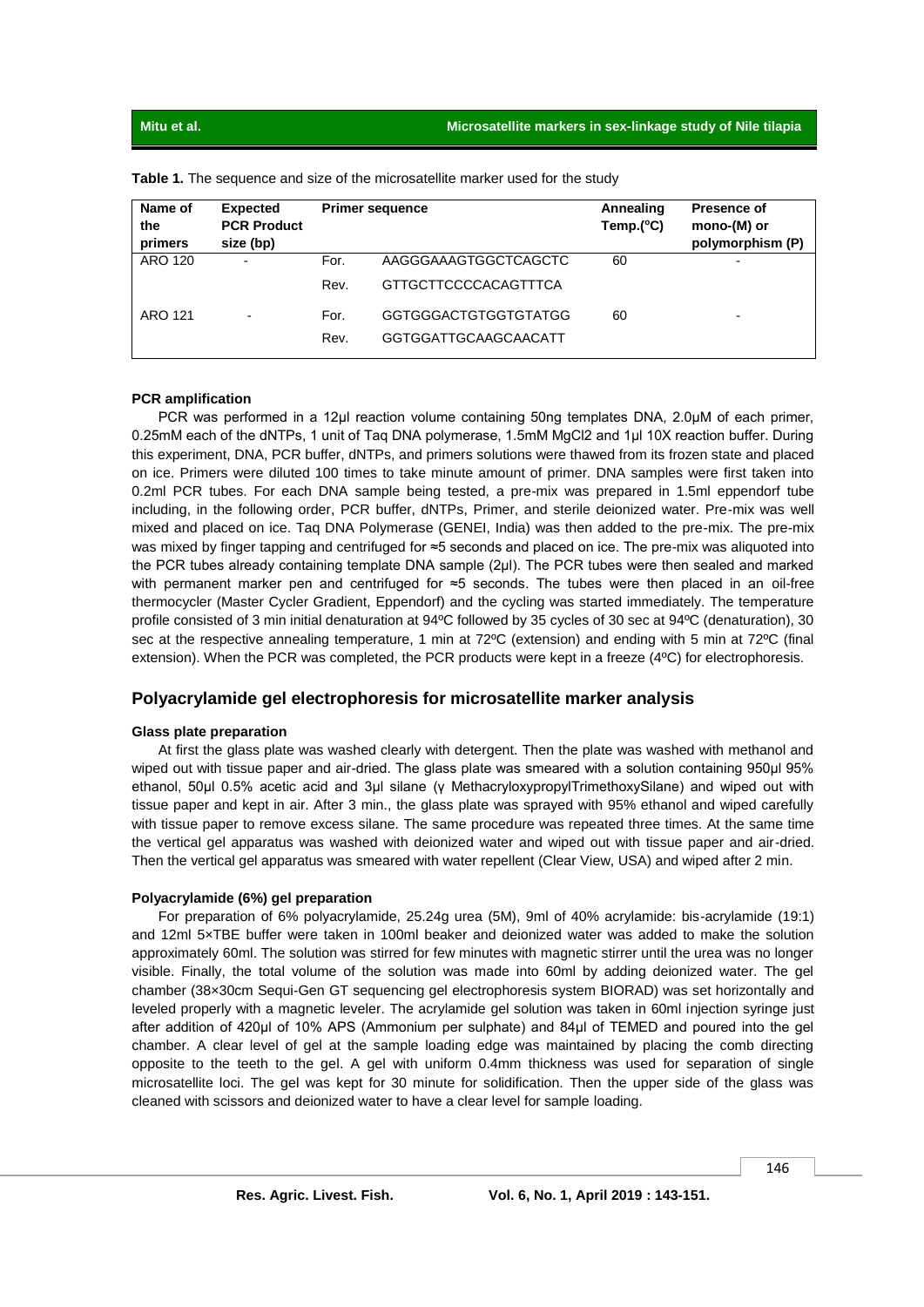### **Electrophoresis of PCR products in polyacrylamide gel**

The gel was pre-run for 30 min at 120W to raise the temperature up to 50°C before sample loading. After preheating, the air bubbles were removed carefully with micropipette. Meanwhile, PCR products and 4µl 100bp DNA ladder were preheated at 95<sup>o</sup>C for 5 min. The preheated PCR-products were immediately kept on ice and spin for few seconds in a micro-centrifuge machine. The preheated PCR-products were loaded immediately between the teeth of the comb and the gel was run with the power set at 60W and temperature set at 50<sup>o</sup>C for required length of time (1h 20 min) 40 according to the size of the DNA fragment. After completion of electrophoresis, the gel was stained with silver nitrate following Promega silver staining protocols.

### **Scoring and statistical analysis of Microsatellite data**

The software DNA FRAG version 3.03 was used to estimate marker length and allelic length to identify any variation between the male and female haplotypes with microsatellite ARO120 and ARO121.

# **RESULTS AND DISCUSSION**

### **Sex reversal rates in progeny derived from cross between XY normal males and XX normal females**

The sex reversal rates of the survived progeny were determined upon sexual maturity after 6 months (five months after the first sampling on survivability). Although for one month, the survival rate was determined for each of the replication group, the replicates were merged afterward for observation of sex reversal after becoming sexual maturity in 6 months. On the basis of the number of fish after 6 months the sex reversal rates were 95, 95 and 94%, respectively for T1, T2 and T3 (Figure 1).



**Figure 1.** Sex reversal rates of Nile Tilapia (*Oreochromisniloticus*) from cross between normal males and normal females after 6 month on sexual maturity

147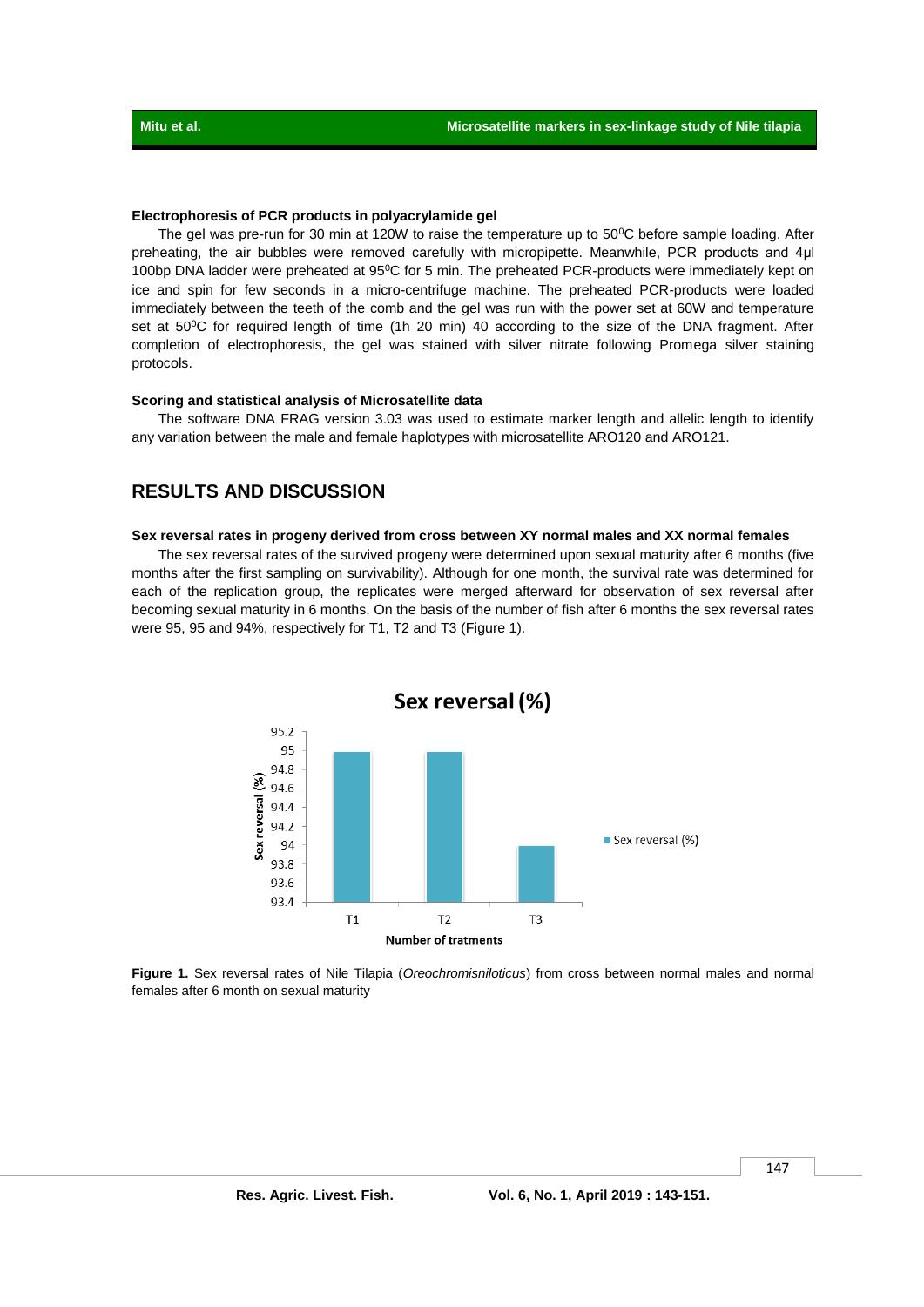### **Microsatellite analysis following polyacrylamide gel electrophoresis (PAGE) to identify polymorphism or monomorphism of markers**

The PAGE deployed in the progeny (N=44) of family HRT 25 along with the Dam showed marker polymorphocity in both females and males with ARO120 and ARO121 (Figure 2 and Figure 3).



**Figure 2**. PAGE (Polyacrylamide gel electrophoresis) genotyping results with ARO120 using Dam XX (N=1) normal females XX (N=22), normal males XY (N=22)



**Figure 3**. PAGE (Polyacrylamide gel electrophoresis) genotyping results with ARO121 using Dam XX (N=1) normal females XX (N=22), normal males XY (N=22)

### **Observation of allelic inheritance pattern in both sexes of Nile tilapia (***Oreochromisniloticus***), family HRT 25**

The PAGE with ARO120 resulted in marker heterozygosity in the Dam of family HRT 25 in 11 out of 22 family progeny and 10 out of 22 family progeny. The rest were homozygous for one or the alternative allele (Figure 2). The genotyping with ARO121 resulted in marker heterozygosity in the Dam of family HRT 25 in 16 out of 22 family progeny and 20 out of 22 family progeny. The rest were homozygous for one or the alternative allele (Figure 3). The fragment size and marker monomorphocity/polymorphocity of ARO120 and ARO121 is presented in Table 2. Analysis of inheritance of allele in both sexes with two microsatellite markers is presented in Table 3 and Table 4.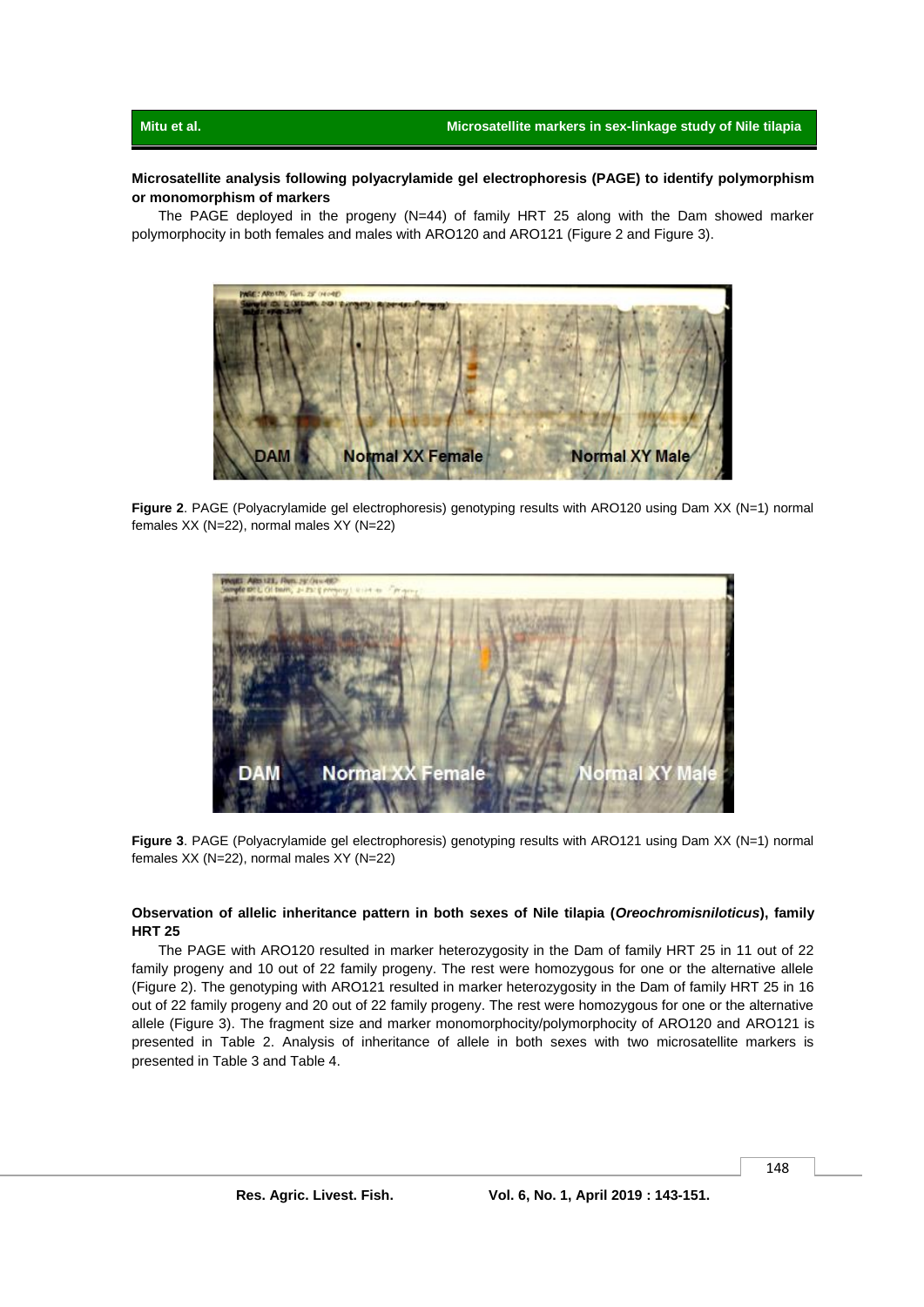|  |  |  |  |  | Table 2. The fragment size and marker monomorphocity/polymorphocity of ARO120 and ARO121 |
|--|--|--|--|--|------------------------------------------------------------------------------------------|
|--|--|--|--|--|------------------------------------------------------------------------------------------|

| Name of<br>the<br>primers | <b>Expected</b><br><b>PCR</b><br>product<br>size (bp) |      | <b>Primer sequence</b> | Annealing<br>Temp<br>(°C) | <b>Presence of</b><br>mono-(M) or<br>polymorphism<br>(P) |
|---------------------------|-------------------------------------------------------|------|------------------------|---------------------------|----------------------------------------------------------|
| ARO120                    | 200-300                                               | For. | AAGGGAAAGTGGCTCAGCTC   | 60                        | P                                                        |
|                           |                                                       | Rev. | GTTGCTTCCCCACAGTTTCA   |                           |                                                          |
| ARO121                    | 200-300                                               | For. | GGTGGGACTGTGGTGTATGG   | 60                        | P                                                        |
|                           |                                                       | Rev. | GGTGGATTGCAAGCAACATT   |                           |                                                          |

### **Table 3.** Genotyping in PAGE of ARO120

| <b>Marker</b> | Genotyped sample number |         |                        |                  |                  |                  |  |  |
|---------------|-------------------------|---------|------------------------|------------------|------------------|------------------|--|--|
| ARO120        | Dam                     | Sire    | $F_1$ XX $\mathcal{Q}$ | No.of<br>samples | $F_1$ XY $\beta$ | No.of<br>samples |  |  |
|               | 175/163                 | 185/163 | 175/163                | 11               | 185/163          | 10               |  |  |

### **Table 4.** Genotyping in PAGE of ARO121

| <b>Marker</b> | Genotyped sample number |         |                         |                |                  |               |  |  |
|---------------|-------------------------|---------|-------------------------|----------------|------------------|---------------|--|--|
|               | Dam                     | Sire    | $F_1$ XX $\circledcirc$ | No. of samples | $F_1$ XY $\beta$ | No.of samples |  |  |
| ARO121        | 214/169                 | 183/169 | 214/169                 | 16             | 214/183          | 20            |  |  |
|               |                         |         | 183/169                 | 3              | Missing          |               |  |  |
|               |                         |         | 169/169                 | 3              | 183/183          |               |  |  |

Marker assisted selection (MAS) can be applied in aquaculture species where sex control is important. One sex may grow faster than the other or has maturation features that are less desirable for production purposes. Microsatellite markers have great potential in terms of study of genetic variation within and among populations, germplasm classification, breeding and identification of genes that confer particular characteristics, selective breeding programs and gene mapping in fish species. The present study was conducted with a view to find out suitable markers whose inheritance pattern could play significant role to differentiate normal females and normal males in the first instance. Once the linkage pattern is known, the knowledge is supposed to be applied in differentiating normal and supermales. The quantitative Trait Loci (QTL) for SEX was looked for and the pattern of allelic inheritance in association with sex in progeny had been studied by a number of researchers. Inheritance of Linkage Group LG3 and LG23 marker alleles was studied on the basis of some research works, where for example, LG3 makers were useful in association studies (between sex and markers) in *O. aureus* and *O. karongae* (Lee *et al*. 2005). Besides, LG1 markers were found to suitable in sex linkage study on *O. niloticus.*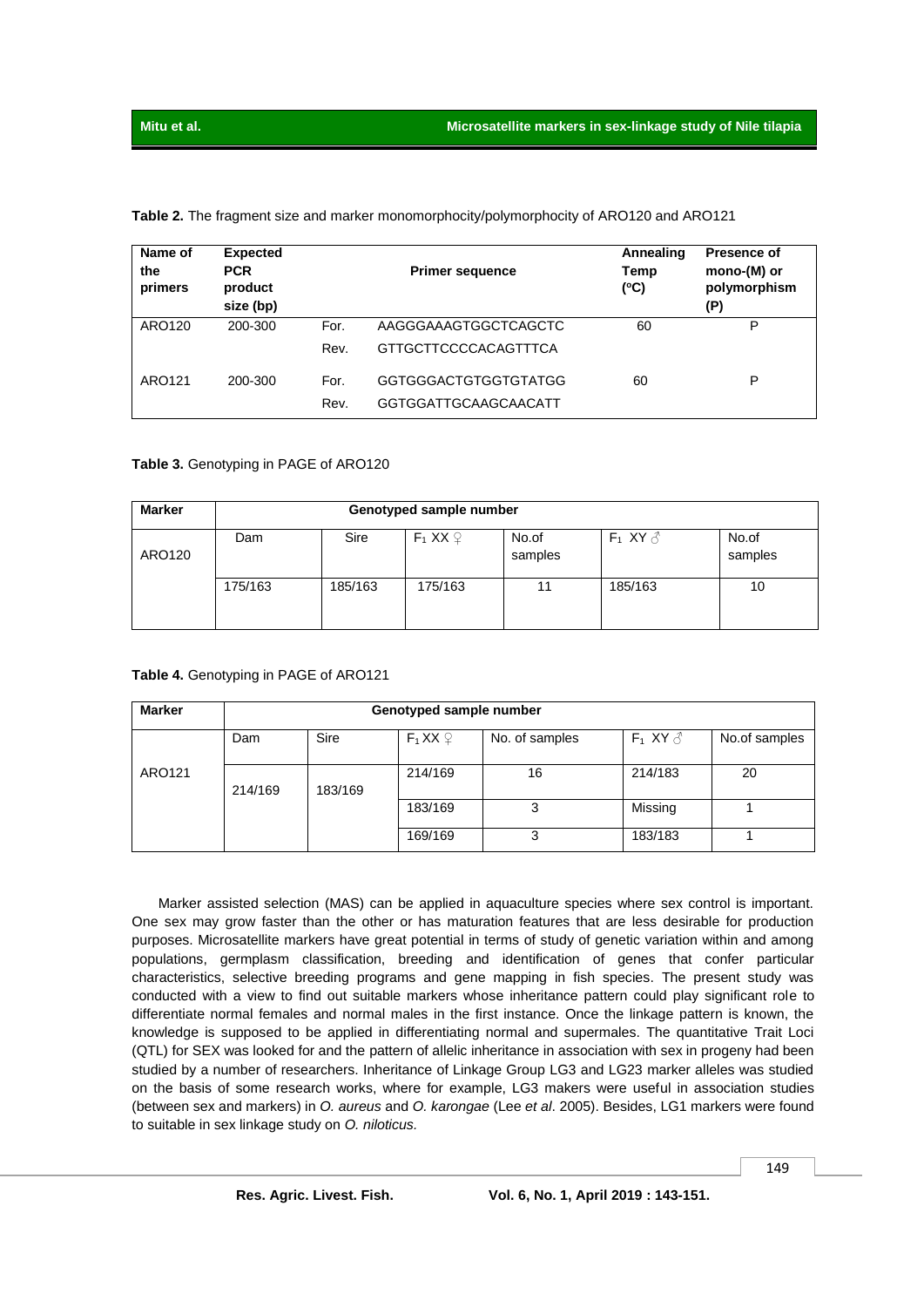In the current study, two microsatellite markers were used separately to assess the genotype to discriminate the polymorphic allele and monomorphic allele. At first 22 normal female, 22 normal male and one parent (mother) were genotyped using ARO120, where 11 out of 22 female progeny and 10 out of 22 male progeny were found to be heterozygous or having polymorphic allele. It seemed the mother and father contains same allele at heterozygous state. While another genotype analysis using ARO121 shows mother in heterozygous, where 16 out of 22 female progeny and 20 out of 22 male progeny were found to be heterozygous or having polymorphic allele. Lee *et al.* (2004) found that sex determining locus lies within a few centimorgans of microsatellite markers GM354, UNH168, GM271 and UNH131 in Blue tilapia (*O. aureus*) which were all polymorphic. Although the markers used in the present study found to be polymorphic, but no specific sex-linked inheritance was observed. However, microsatellite marker ARO120 was interesting in respect of showing discrete bands in the female progeny in terms of allele 175 while in the male progeny 185 allele was distinct. In case of ARO121, the bands were not very clear though distinguishable. Many critical factors including buffer settings, PCR amplification with proper annealing temperature and pipetting could be the factors that might hamper the production of clear bands in case of ARO121.

Future work can be performed based on the observation on the allelic segregation with other primers, including primer ARO120. The allelic variation in the XX/XY model could demonstrate some alleles could be stronger in effect (producing close to all male) while some others are weaker giving intermediate sex ratios in the progeny. However this study excludes both the markers from being important sex-linked markers due to limited extent of genetic information.

# **REFERENCES**

- 1. Alam MS, Islam MS 2005: Population genetic structure of *Catlacatla* (Hamilton) revealed by microsatellite DNA markers. Aquaculture, 246: 151-160.
- 2. Cnaani A, Lee BY, Zilberman N, Ozouf-Costaz C, Hulata G, Ron M, D'Hont A, Baroiller JF, D'Cotta H, Penman DJ, Tomasino E, Coutanceau JP, Pepey E, Shirak A and Kocher TD, 2008. Genetics of sex determination in tilapiine species, Sexual Development, 2: 43-54.
- 3. FAO, 2013. The state of world Fisheries and Aquaculture. Food and Agriculture Organization for the United Nations, Rome.
- 4. Guerrero RD and Guerrero LA, 1988. Feasibility of commercial productions of sex-reversed Nile tilapia fingerlings in the Philippines, In: Pullin RSV, Bhukaswan T, Tonguthai K, Maclean JL (Eds.), Proceedings of the Second International Symposium on Tilapia in Aquaculture, Bangkok, Thailand, Department of Fisheries, Bangkok, Thailand, and ICLARM, Manila, Philippines, Conference Proceedings, 15, pp.183-186.
- 5. Hussain MG, Penman DJ and McAndrew BJ, 1998. Production of heterozygous and homozygous clones in Nile tilapia. Aquaculture International, 6: 197-205.
- 6. Khan MGQ, Sultana N and Alam MS, 2015. Suitability of microsatellite DNA marker UNH995 in sex linkage study of Nile tilapia *Oreochromis niloticus* L. Animal Molecular Breeding, 5(4): 1-7.
- 7. Lee BY, Penman DJ, and Kocher TD, 2003. Identification of a sex-determining region in Nile tilapia *(Oreochromisniloticus)* using bulked segregant analysis. Animal Genetics, 34: 379-383.
- 8. Lee BY, Hulata G, Kocher TD, 2004: Two unlinked loci controlling the sex of blue tilapia *(Oreochromis aureus)*. Heredity, 92: 543-549.
- 9. Lee BY, Lee WJ, Streelman JT, Carleton KL, Howe AE, 2005. A second-generationlinkage map of Tilapia (*Oreochromis*spp).Genetics, 170: 237- 244.
- 10. Khan MGQ, 2011. Marker-assisted selection in enhancing genetically male nile tilapia (*Oreochromis niloticus L.)* production. PhD thesis, Institute of Aquaculture, University of Stirling, Stirling, Scotland, UK 49-50P.